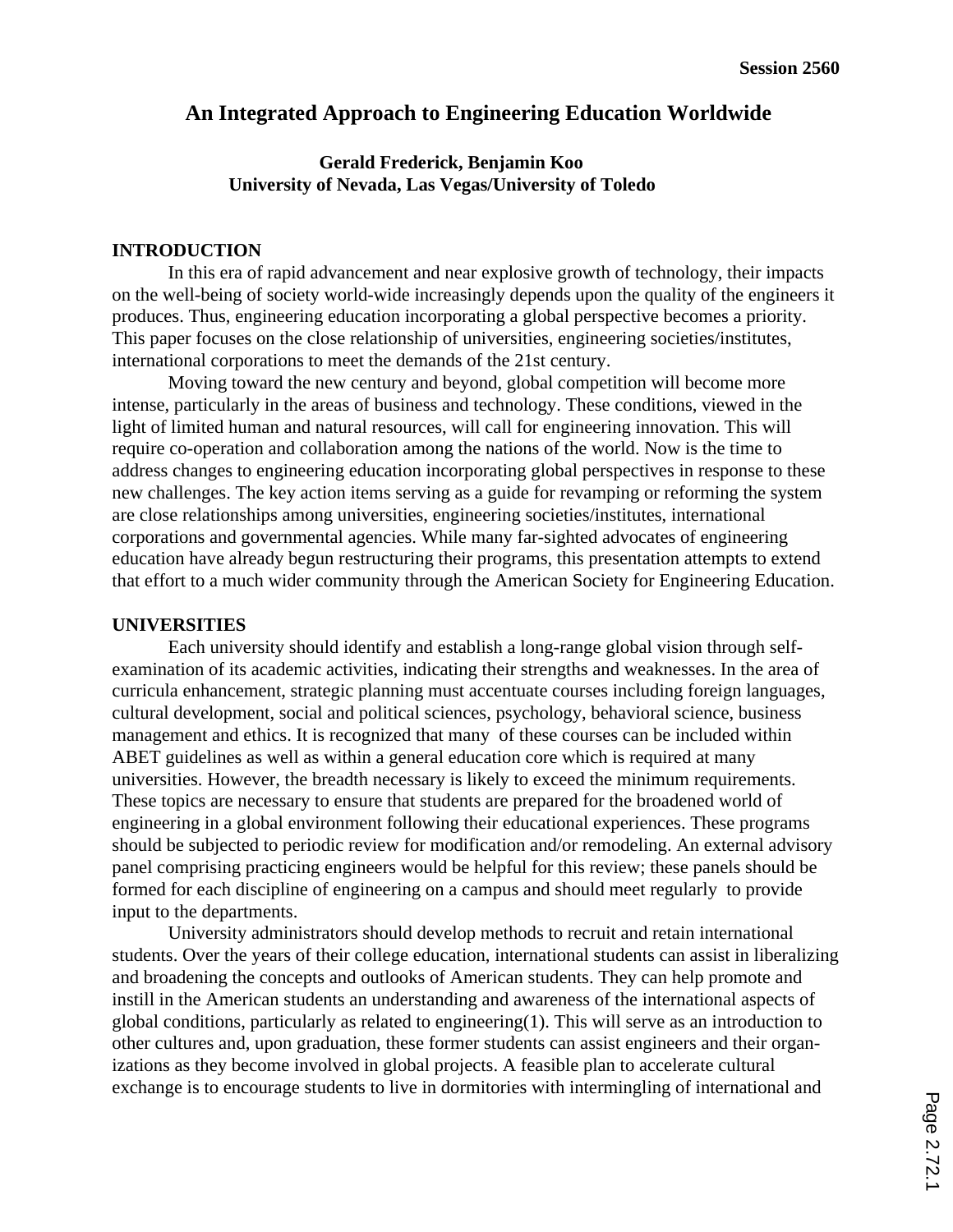American students. For example, the University of Toledo has completed an "International House", a

residence hall with significant areas for cultural, social and recreational activities specifically for such purposes.

International exchange of scholars, faculty and graduate students can effectively promote cultural exchange and technological transfer. The secondary author was a visiting professor at the National Taiwan University several years ago (during a sabbatical). It was a rewarding experience to communicate with Taiwanese students and to learn some aspects of their academic lives. This experience was beneficial to all involved. The time and effort spent making arrangements and seeking financial support for travel and living expenses did not diminish the benefits of the experience.

Gradually, joint research projects and sharing of laboratory equipment can result in shortened completion time and save financial resources required to create technological innovations. However, the success of a university mission depends largely upon its faculty reward system. The multi-faceted duties of faculty need to be prioritized and rewarded according to contributions to the goals of the institution in this global environment for years to come.

#### **ENGINEERING SOCIETIES/INSTITUTES**

Engineering societies/institutes commonly promulgate standards and codes for general practice. These are important in design, construction, and manufacturing with regard to saving material resources, improving quality control, achieving cost-effectiveness and providing safety for the users. They also sponsor regional and international conventions, seminars and conferences where students, faculty and practicing engineers can exchange information and ideas. These activities can increase the visibility for individuals, provide valuable referrals, and indicate employment conditions and trends; additionally, these meetings foster recognition, respect and enhancement of professional credentials.

Both authors are members of various engineering societies. The primary author served as president of the Toledo Section of the American Society of Civil Engineers; during hhis tenure, he promoted close relationships between professionals and students. This provided an awareness of the responsibilities of the professionals by the students.

In technical and professional practices, engineers must be aware of ethical mores and codes of various nations where they develop working relationships, and must have knowledge of relevant legal requirements and standards in field inspection, and/or testing practices, as well as in areas of business practices, insurance, etc.(2). With regard to global standardization of engineering measurements, the engineering societies should be more responsive in promoting the use of international units. Unfortunately, one of the leading technological nations, the USA, is still out-of-step with the rest of the world(3). Standardization can be adopted in manufacturing, engineering practices, safety, construction, etc., and certainly facilitates technological transfer and provides additional advantages.

Generally speaking, every nation has its standards of practice for engineers. Consequently, this may create a hurdle in cross-licensure requirements for engineers participating on inter-national projects. Should a minimum standard of technological and engineering competence in design, analysis, manufacturing, safety and environmental issues, regulations governing the use of the electronic super-highway, etc. be established by the societies/institutes? Such issues may facilitate innovation in science and engineering, such as adoption of uniform (global) ethics and codes, which will elevate the engineering profession to a higher level.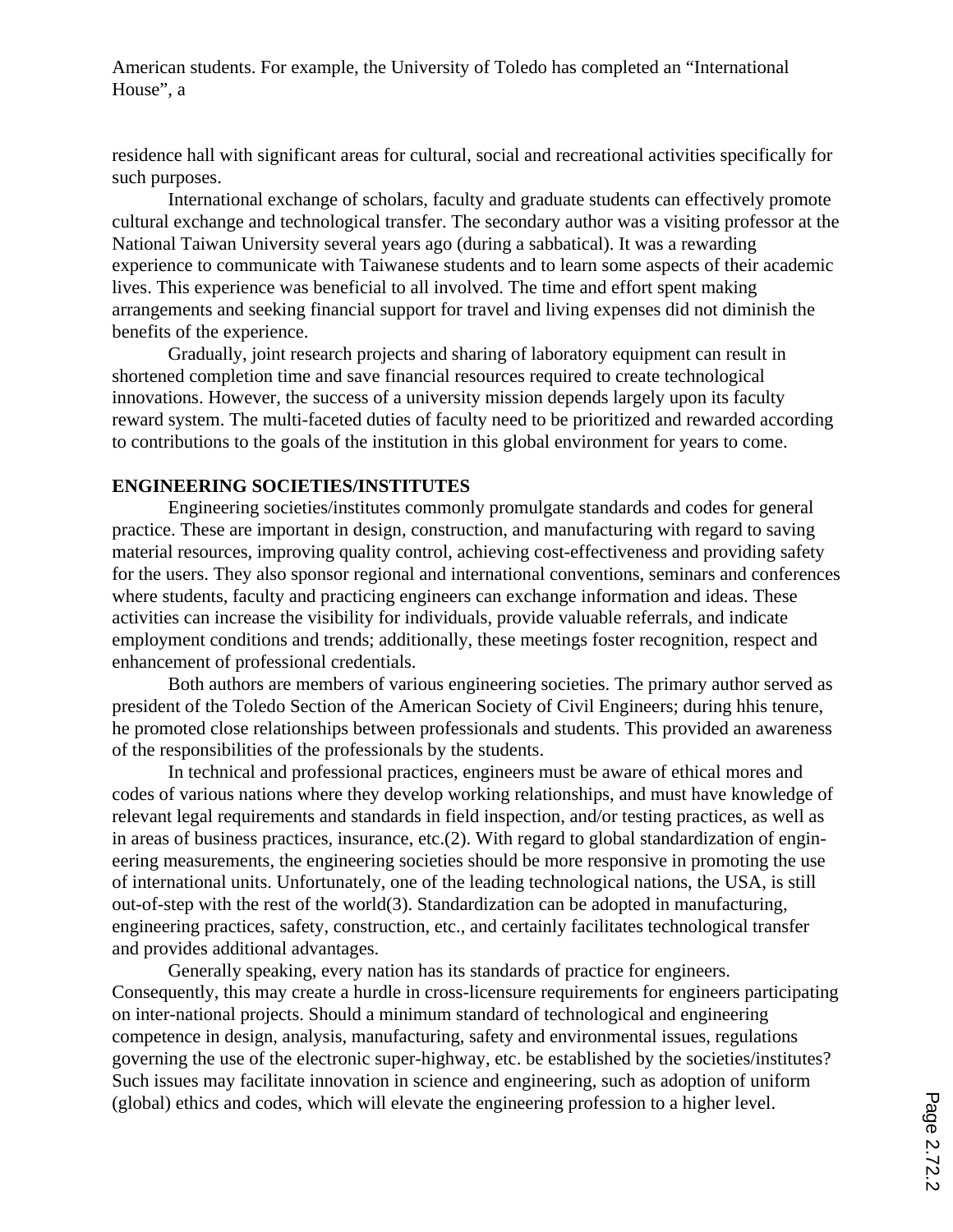#### **CORPORATIONS**

Multi-national corporations, usually listed in Fortune 500, have clients, competitors, business dealings, and even satellite offices and manufacturing facilities overseas. In order to fulfill technological needs, these companies must turn to human (as well as capital) resources that can provide a combination of engineering expertise and broad-based skills. For example, some knowledge of language, cultural, social and religious aspects, and a global outlook are necessary as multi-national teams form to work toward common goals. This may be termed "International Experience"(4) which can best be accomplished by establishing inernational internships (or in-house training at a satellite facility), or sending trainees to institutions of higher learning in the mother country for advanced research and studies. The company will reap the benefits after employees complete these programs and contribute more effectively to the goals of the corporation.

Exchanging faculty, students and practicing engineers from universities and corporations is an effective way to expose them to engineering practices in other countries and to promote technological transfer. Corporate executives and technology specialists who accept university appointments as "Industrial Professors"(5) can participate directly in specific educational projects. Such programs may include agile manufacturing, environmental technology, social, cultural and human behavior, engineering management, international relationships, etc. Corporations should seek ways to make participation in these programs financially feasible, such as requiring participation for career-track development and advancement. In universities, faculty should be encouraged to use their sabbatical leaves for corporate assignments to enhance global awareness of technological advances. This creates a win-win situation for industry and academia; it can have far-reaching positive effects in the quality of engineering education world-wide.

Both authors have been active in consulting. Not only does this keep one current with the various codes, but provides examples of modern engineering practices to be used in the classroom. This further provides students with an insight of the applications of the principles they are learning, and serves to steepen their learning curves once they become employed following graduation.

### **GOVERNMENTAL AGENCIES**

The era of global competition in technology and engineering is upon us. To remain indistrially competitive and to excel requires research and development which requires closer relationships among academia, industry and government(6). Financially-constrained universities, once pillars of research activities, have seen their sources of funding (both internal and external) shrink and evaporate. Research and development sections of international corporations are also subject to down-sizing and re-direction to meet short-term profit objectives. Given the changing directions and magnitudes of support for research projects by the federal government, a host of agencies, councils, committees, etc. remain as sources of funding. Consequently, universityindustry-government partnerships must be created to exploit opportunities in collaborative research. Some may be local or regional, others will be national and/or international alliances established through the "Internet" or information/electronic super-highway. For example, on type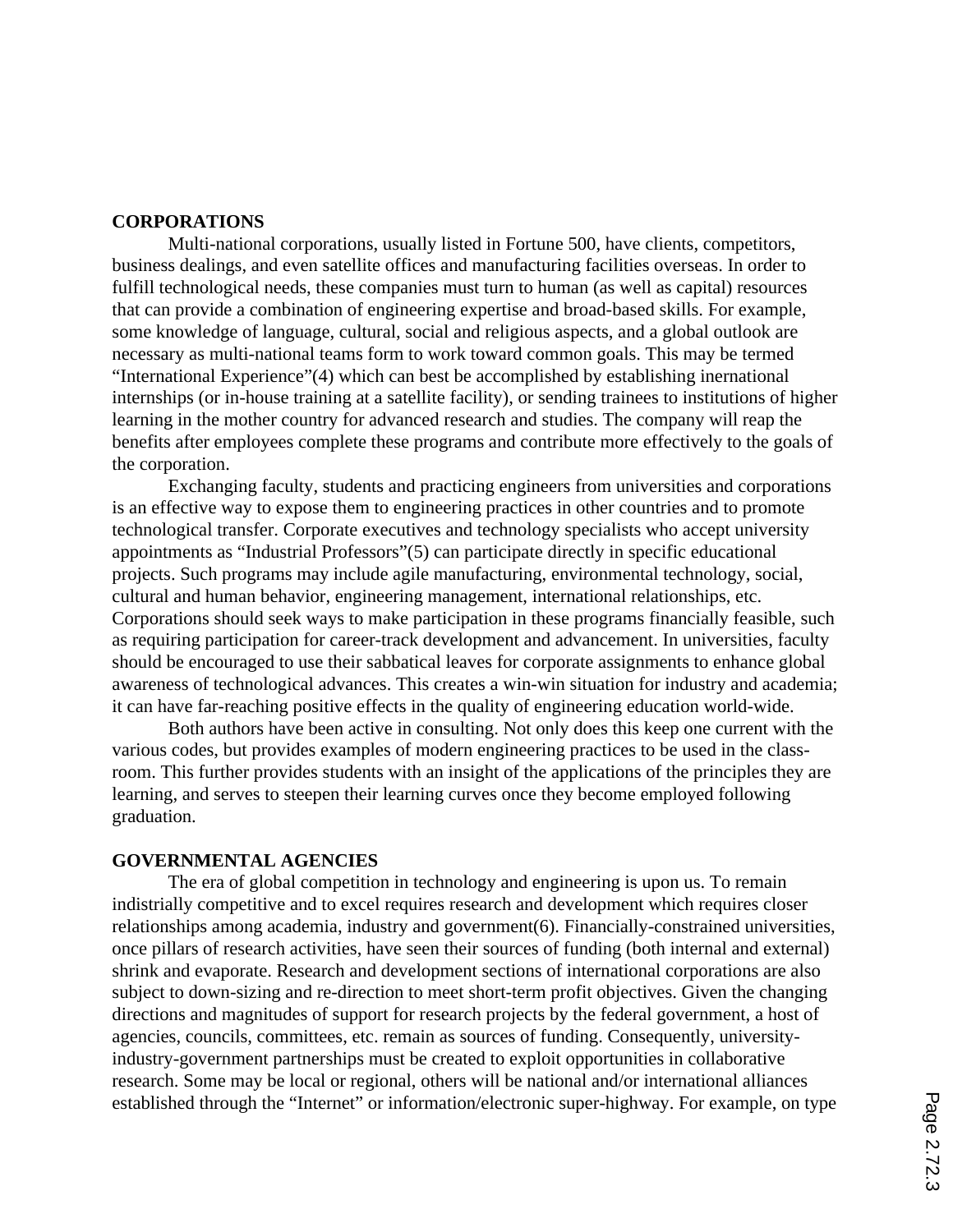of consortia can combine the resources of universities, industry and federal facilities into a national laboratory to facilitate effective, efficient high-quality research.

A leader in funding such programs is the National Science Foundation which operates and incorporates concepts of partnerships by bringing governmental agencies, industries and

universities to cooperate on diverse research projects. There are other agencies(5) such as the Engineering Research Center, and Science and Technology Center which follow similar concepts. The funding from these centers should be awarded through open competition and granted to parties based upon peer-review of their proposals. These cooperative centers can serve to increase regional, national and international economic development, actively focus on effective technology transfer and practical knowledge deployment, especially to the smaller, emerging, advanced technology industries where many innovations and jobs are created. Current federal support and the concept of alliances can lead to a significant improvement in engineering education world-wide for the future. Corporations can benefit by funding such alliances since the results obtained are expected to enhance profit margins once the results of the research are implemented. Federal governments can assist by offering tax incentives for contributions to such alliances. Additionally, federal agencies can greatly facilitate movement of international students, trainees, professionals and scholars between countries. This will serve to accelerate technological transfer and diffusion.

The authors were granted (applied) research contracts jointly by the Federal Highway Administration (FHWA) and the Ohio Department of Transportation (ODOT). The results of these investigations brought about a change in the installation procedures for presact reinforced concrete box culverts. This change was the deletion of shear transfer devices between adjacent culvert sections which reduced material costs and lead to a shortened construction time, which saved taxpayer monies. These contracts also provided support for graduate students, and led to the publication of technical papers.

#### **CONCLUSION**

The interaction and inter-relation of universities, engineering societies/institutes, international corporations and federal agencies would be a significant step in facilitating the improvement of engineering education to enhance world-wide competition/cooperation. Hopefully, these suggested actions/relations, when fundamentally well-planned and progressively executed, will speed progress and lead to global wealth and prosperity.

Based upon the authors' practical experience, academic experience, and successful efforts to cross barriers, we endorse "An Integrated Approach to Engineering Education Worldwide."

#### **REFERENCES**

- 1. Khagagi, B., "Inference of International Students on the U.S. Educational System and Professional Practice," Civil Engineering, ASCE, November, 1990.
- 2. Jones, R.C., "The World as Workplace," Prism, ASEE, November, 1996.
- 3. Toledo Blade, "Culturally, Metric System Just Inching Along in U.S.," Newspaper, Toledo, Ohio, October 10, 1996.
- 4. Baum, E., "Sharpening our Competitive Edge," Prism, ASEE, May-June, 1996.
- 5. ASEE, "Engineering Education for a Changing World," National Advisory Council, October, 1994.